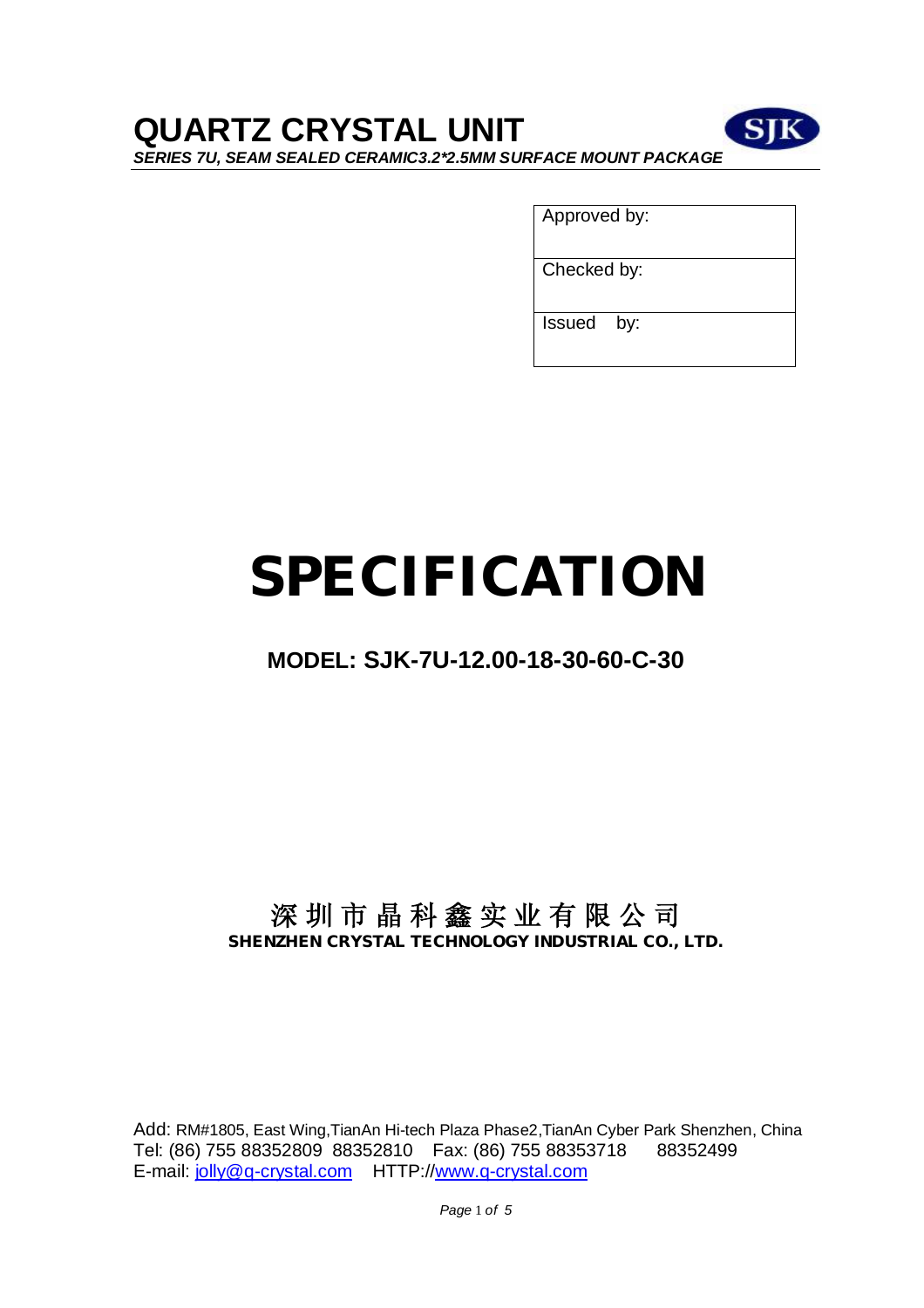# **QUARTZ CRYSTAL UNIT**



*SERIES 7U, SEAM SEALED CERAMIC3.2\*2.5MM SURFACE MOUNT PACKAGE* 

#### **FEATURE**

- l Ultra thin, thickness 1.0mm
- l Leadless type
- l High precision characteristic covering up to high frequency range
- l Designed for automatic mounting and reflow soldering
- l Embossed taping specification
- l The best choice of Bluetooth wireless communication sets, DSN, PDA and mobile phone

#### **ELECTRICAL SPECIFICATIONS**

| <b>Output Frequency Range</b>                                                   | 12.00 MHz         |
|---------------------------------------------------------------------------------|-------------------|
| Mode                                                                            | AT/Fundamental    |
| Frequency Tolerance (at 25°C)                                                   | $±30$ ppm         |
| <b>Frequency Stability Over Operating</b><br><b>Temperature Characteristics</b> | $±30$ ppm         |
| <b>Operating Temperature Range</b>                                              | -40 °C to +85 °C  |
| <b>Storage Temperature Range</b>                                                | -40 °C to +85 °C  |
| Shunt Capacitance $(C_0)$                                                       | <b>5.0 PF Max</b> |
| Driver Level (Typical)                                                          | $100 \mu W$       |
| Load Capacitance $(C_L)$                                                        | <b>18 PF</b>      |
| Equivalent Series Resistance (ESR)                                              | 60 $\Omega$ Max   |
| Aging @25 $\degree$ C 1 <sup>st</sup> year (Max)                                | $±3$ ppm/year     |

**REMARK:** SPECIFICATIONS SUBJECT TO CHANGE WITHOUT PRIOR NOTICE. PLEASE CONFIRM WITH OUR SALES ENGINEER.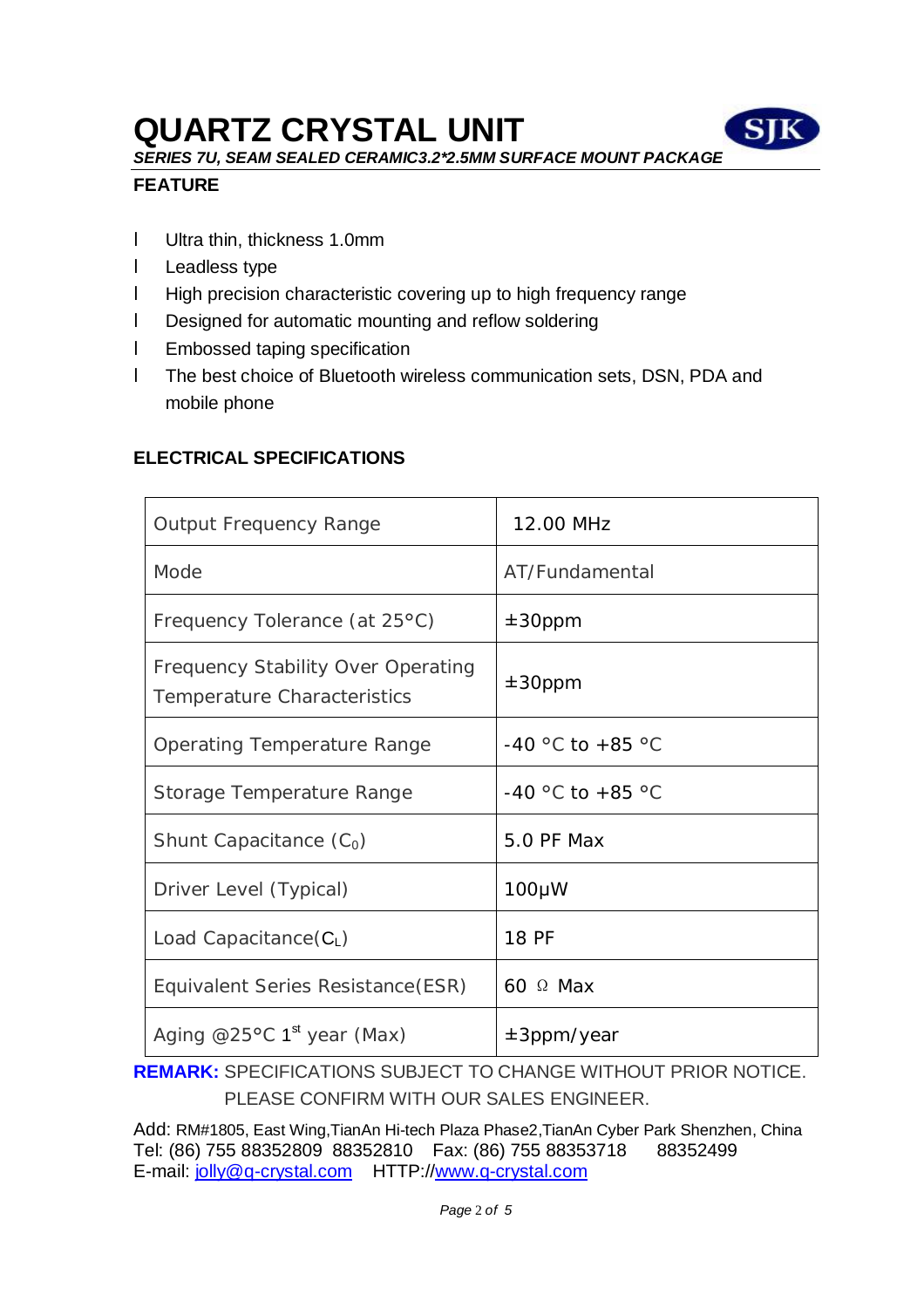### **QUARTZ CRYSTAL UNIT**  *SERIES 7U, SEAM SEALED CERAMIC3.2\*2.5MM SURFACE MOUNT PACKAGE*

#### **Dimension**





Internal View Connection.





Units mm

#### **Reflow Condition**



#### **PART NUMBER**

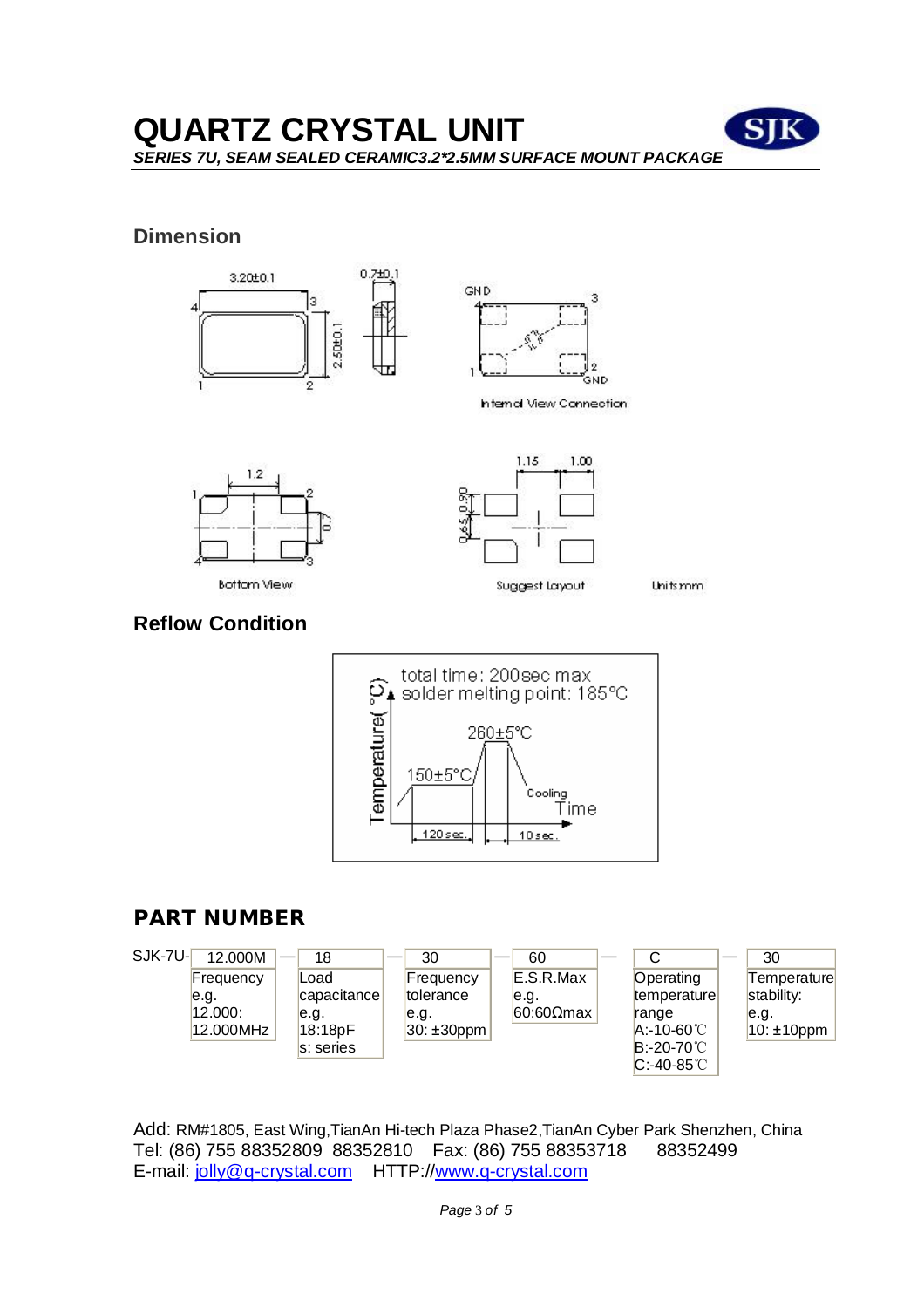**QUARTZ CRYSTAL UNIT SIK** *SERIES 7U, SEAM SEALED CERAMIC3.2\*2.5MM SURFACE MOUNT PACKAGE* 

#### **PACKING**





| <b>DIMENSIONS</b> |      | A    | B   | C   | D   | E  |     | l 1<br>ы, | W    | W <sub>1</sub> | pcs / Reel |
|-------------------|------|------|-----|-----|-----|----|-----|-----------|------|----------------|------------|
|                   | 7050 | 2.15 | 7.9 | 5.4 | 8.0 | 16 | 180 | 13        | 21.5 | 17.5           | 1K         |
|                   | 6035 | 1.4  | 6.4 | 3.9 | 8.0 | 12 | 180 | 13        | 15.4 | 13             |            |
|                   | 5032 | 1.46 | 5.5 | 3.6 | 8.0 | 12 | 180 | 13        | 15.4 | 13             |            |
|                   | 4025 | 1.5  | 4.4 | 8.0 | 2.8 | 13 | 176 | 13        | 13.5 | 12             |            |
|                   | 3225 | 1.4  | 3.4 | 2.7 | 4   | 8  | 178 | 13        | 11.5 | 8              |            |